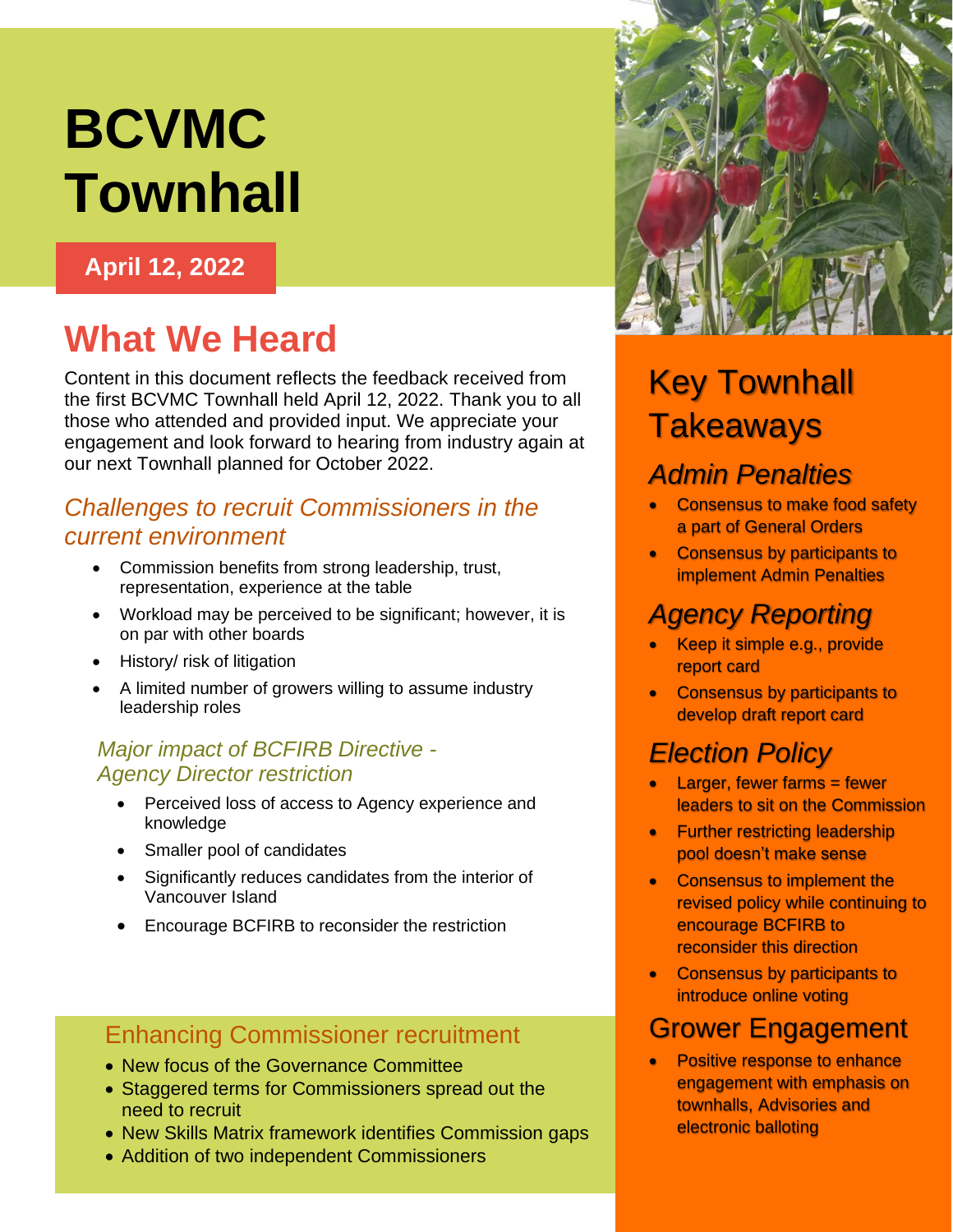### *Advisory Groups including Agencies provide industry knowledge*

- All stakeholders represented on Advisories (agencies, wholesalers, growers)
- Provide valuable insights, quality input for BCVMC governance
- Good place to bridge gap with agencies
- Important to have cross-agency representation
- Longer (3 year) terms because of the depth of the work and length of time that is required
- Two separate advisory groups: Greenhouse and Storage Crop (up to 10 members each)
- Suggest they meet 2x /year with focused agendas
- Include subject matter experts as required

### *Election Policy*

- Commissioner onboarding is in the process of being strengthened; elements of which could be used for advisor onboarding, townhall agendas, and for communication to other organizations
- This is a complex industry with a lot to learn and understand

#### *Independent Commissioners*

- Interview process for independent Commissioners was effective
- Commission is very accepting of the addition of independent Commissioners
- Four strong independent candidates were interviewed for the two appointed positions

#### *Online Voting*

- Procedures are in place; BCVMC just needs to move onto it!
- Eight other boards moved onto an electronic platform resulting in increased participation
- Nominations can be handled electronically
- Reminders can easily be sent out e.g., reminders day before /day of election increase participation by as much as 50%
- Other professional bodies have seamlessly moved online
- Consensus by participants to proceed with online voting for BCVMC



*All content reflects the feedback received from industry participants.*

### *Participant Ranked Methods for Ongoing Grower Engagement*

- 1. Townhalls
- 2. Electronic voting
- 3. Advisory Groups 6. Social media
- 4. Newsletters
- 5. Web portal
	-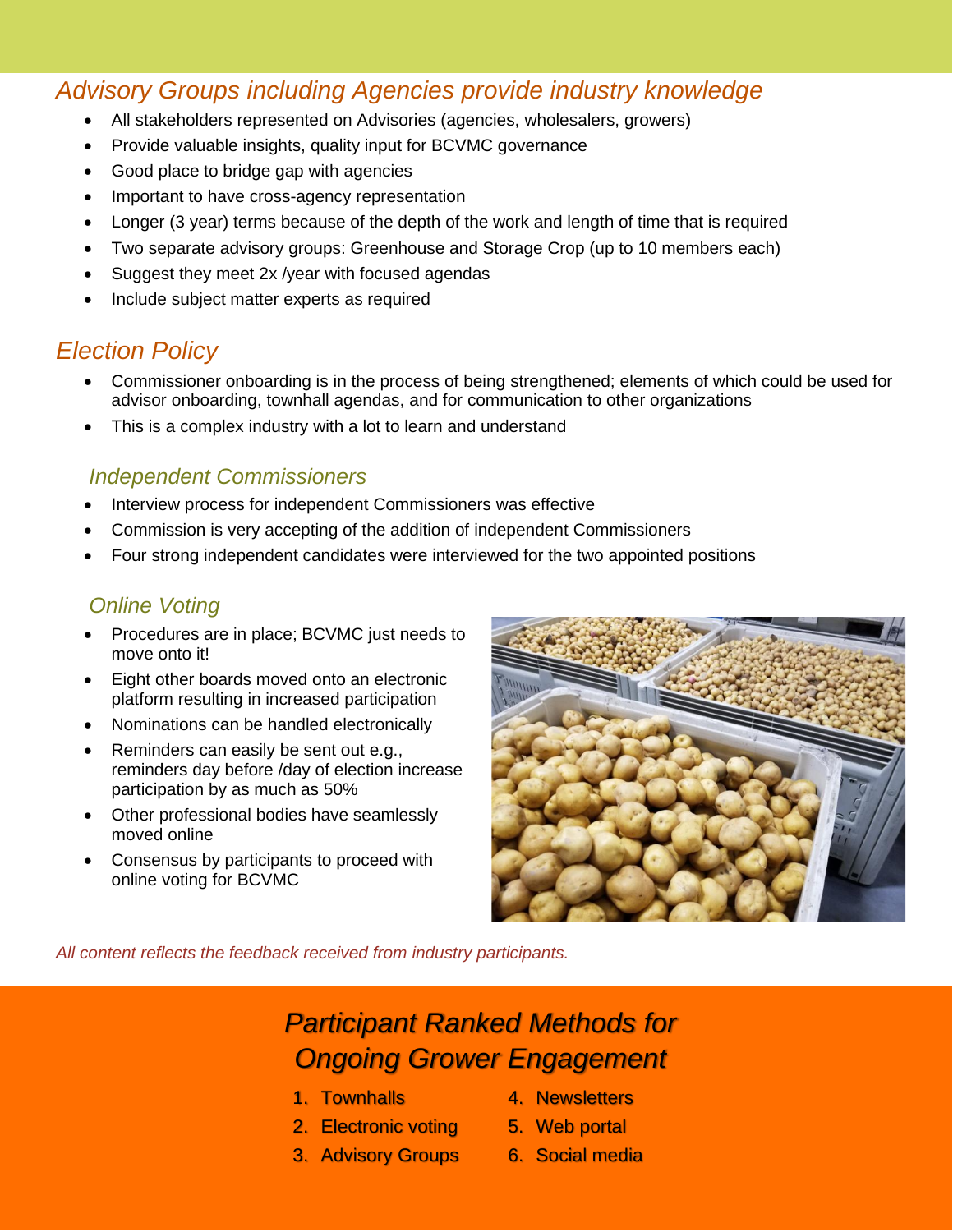### *Food Safety & Compliance Enforcement*

- Food safety is a risk for the industry and may not be adequately addressed
- The industry is only as strong as its weakest link
	- o smaller growers with no program put all growers at risk
	- o unregulated products aren't covered by current guidelines
	- o food safety standards need to be in place for wholesalers
- Crisis management communication should separate regulated from unregulated producers
- Agencies only sell product from producers who have food safety in place
- No threshold for storage crop should there be one?
- Consider advocating for requirements on farmers markets:
	- o Impossible to identify all farmer's markets and /or their products
	- o Put pressure on government to put restriction on farmers markets e.g., required certification
	- o Consider creating a registry e.g., food safety certification renewed annually
	- o Farmers Market Association educated to better understand risks
- Once food safety is incorporated into the General Order it comes under BCVMC legislation.
- Consensus by participants that Admin Penalties be implemented – paramount for industry

*All content reflects the feedback received from industry participants.*

### *Agency Accountability*

- Agency Accountability includes guidelines in the General Order and reporting requirements
- Participants indicated a desire for consistent reporting by Agencies which would also help set standards for new entrants
- In response to FIRB's requirement for Agency accountability reporting, participants recommended a simple report card template
- If an Agency is not performing:
	- o Set standards to audit against
	- o Offer a framework for dialogue about underperformance based on set standards and industry average
- Hard to compare Agencies because many different business models exist e.g., variations in warehousing, freight costs, direct store structure
- How is data harmonized to determine if the return to the producer ensures they are receiving a reasonable return?

#### *Possible Measures to Include in an Agency "Report Card"*

- Simple Audit does the agency have:
	- o Strong governance (e.g., independent directors)
	- o Marketing plan
	- o Management structure
- Other possible metrics
	- o Movement of growers to another Agency
	- o Costs, freight, sales price
	- o returns compared to industry average
	- o net grower return

Three priorities from industry feedback

- $\checkmark$  continue strengthening governance
- $\checkmark$  continue strengthening the value chain
- $\checkmark$  address food safety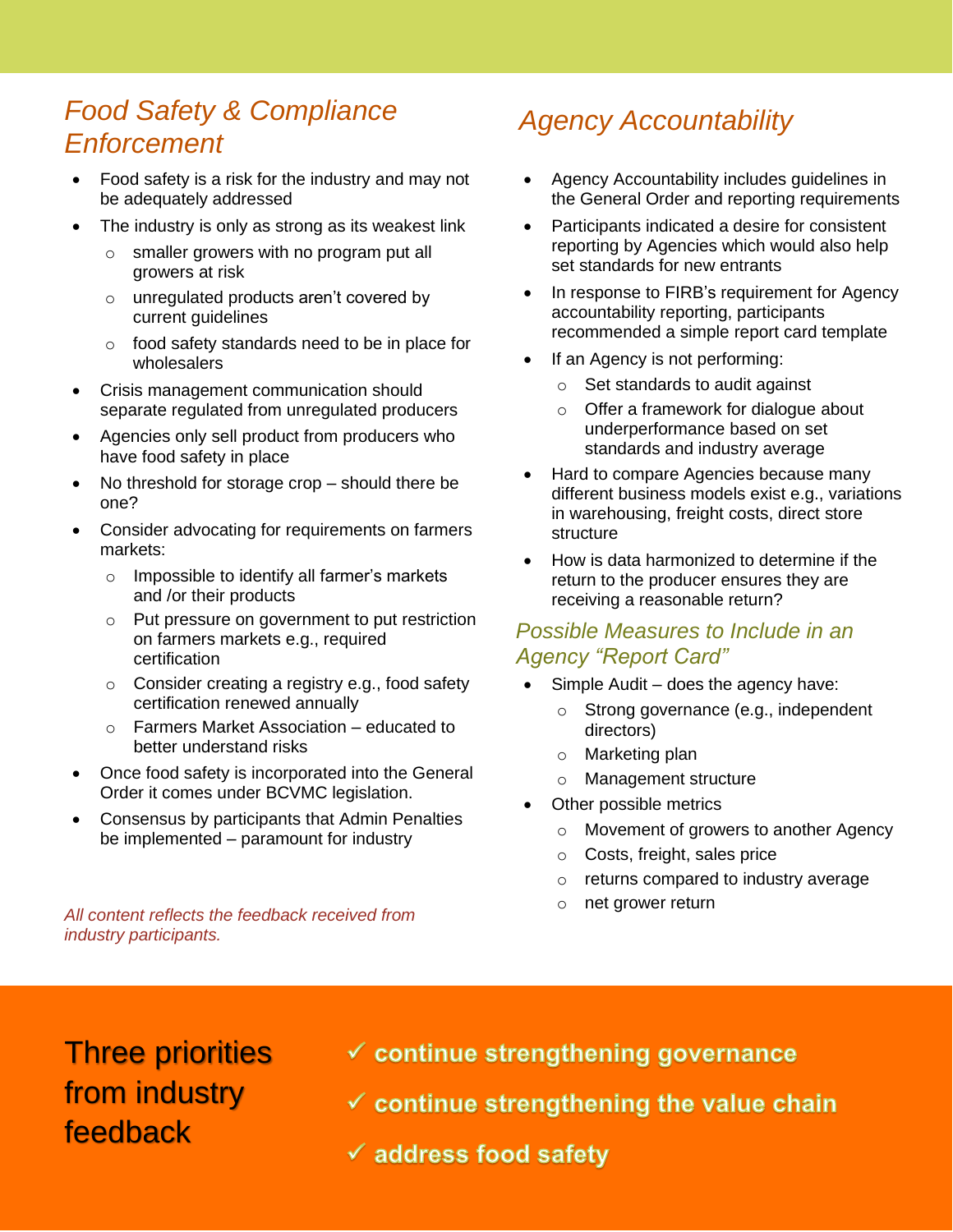### *What Went Well*

- Townhall meeting; this is a first!
- Hold Townhalls twice per year
- Informative; good information
- Structured feedback
- Open and honest; didn't feel threatened
- Good dialogue; participation
- Spirit of collaboration; strong interaction
- Better understanding of roles and responsibilities of the Commission and how issues are being addressed
- Ability to give feedback and suggest actions to draft frameworks
- Ended on time
- Learn a lot from listening; good to hear other perspectives; a lot of wisdom in the room
- Structure of meeting agenda
- In person

*industry participants.*

• Meeting puts things into perspective and increases understanding

*All content reflects the feedback received from* 

*Next Time*

- Less background explanation
- Go further into the Strategic Plan
- Invite/ benchmark other Commissions share market information
- Encourage more growers to attend
- Chair/ Vice chair/ GM to attend district meetings
- Continue to demonstrate progress
- Townhalls and newsletters to report progress



## *Potential topics for Fall Townhall*

- Advisory group roles and discussion focus
- Input on draft delivery allocation process
- Input on key issues for the Commission to address
- Input to industry risks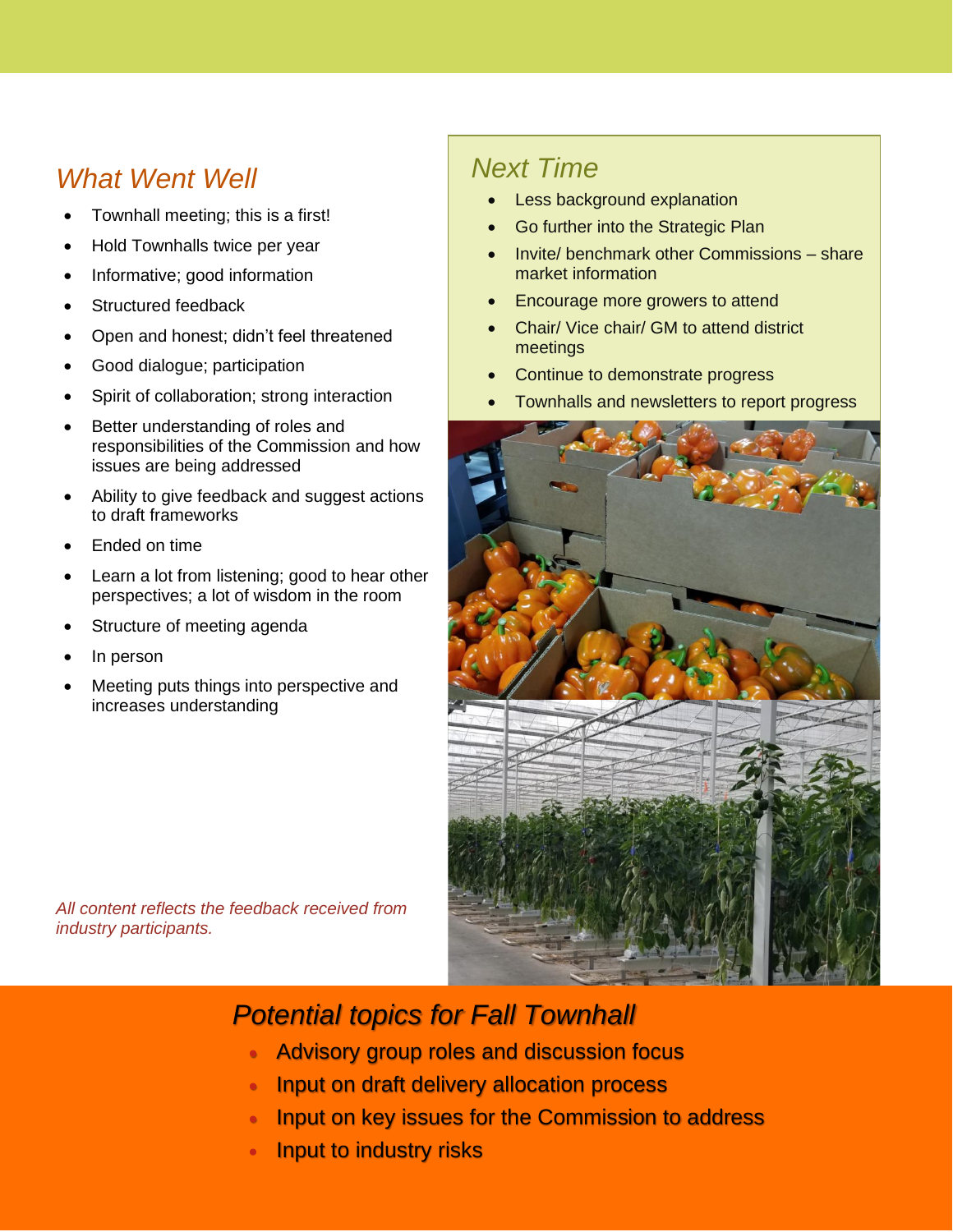# **BCVMC Commission 2022-2023**

Debbie Etsell (Chair) lndependent John Newell (Vice Chair) Greenhouse cucumbers Craig Evans **Independent** Kevin Husband Storage Crops – at large Natalie Janssens **Independent** Hugh Reynolds Processing Crops Armand Vander Meulen Greenhouse peppers (Vacant) Storage Crops (Vacant) Greenhouse Crops

Terms ended May 31, 2022 Cory Gerrard Storage Crops Blair Lodder Storage Crops

### **Committees** & Advisories

#### *Governance Committee*

- John Newell (Chair)
- (Vacant)
- Natalie Janssens
- Hugh Reynolds
- Andre Solymosi (ex-officio)

#### *Finance & Audit Committee*

- Craig Evans
- (Vacant)
- Andre Solymosi (ex-officio)

#### *Advisories - Greenhouse & Storage Crop*

*(membership TBD)*

- 2 Commissioners (1 as Chair)
- 5 Growers appointed by **Commission**
- 2 Agency representatives
- GM (ex-officio)
- Staff and subject matter experts invited as required
- 3-year staggered terms

Expressions of interest in being an Advisory member can be sent to [bcvmc.chair@bcveg.com](mailto:bcvmc.chair@bcveg.com?subject=BCVMC:%20Feedback%20on%20What%20We%20Heard%20Discussion)

Prepared by Finley & Associates Ltd. This team has been retained as governance subject matter experts to support BCVMC in advancing its governance practices.